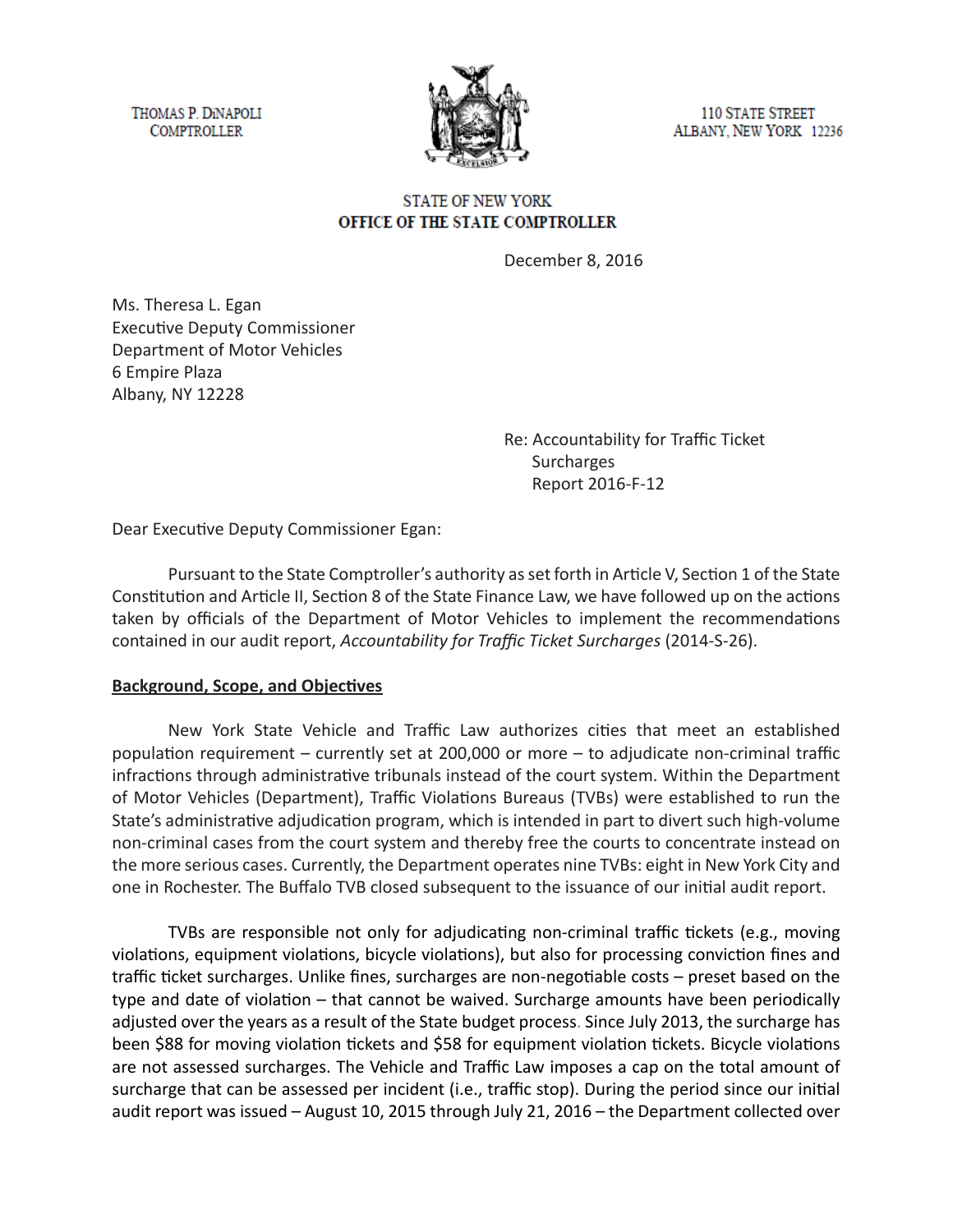\$141 million in revenue from the TVBs, including over \$58 million generated from traffic ticket surcharges.

The Department's Traffic Violation Division (Division) is responsible for managing traffic ticket data and for processing motorists' pleas and payments. Its data management system is designed to automatically assess surcharges based on the information that is entered from traffic tickets. According to Department officials, the Division's Data Entry Unit processed about 1.1 million traffic tickets between August 10, 2015 and July 21, 2016. The Office of Information Technology Services (ITS) provides support for the Department's information technology operations, including its data management system.

Our initial audit report, which was issued on August 10, 2015, covering the period April 1, 2012 through July 31, 2014, determined that, on an overall basis, the Department consistently accounted for and reported all traffic ticket surcharge revenue received through the TVBs and the Division. However, we did identify one error where the Department double counted revenue collected for the week of May 27-31, 2013, effectively overstating surcharge revenue by \$965,266. We also identified certain areas where the Department could make greater use of the data it maintains to better manage and improve its operations.

The objective of our follow-up was to assess the extent of implementation, as of October 18, 2016, of the four recommendations included in our initial report.

#### **Summary Conclusions and Status of Audit Recommendations**

We found that Department officials have made progress in implementing each of the recommendations identified in our prior audit report. Of the four prior audit recommendations, one has been implemented and three have been partially implemented.

#### **Follow-Up Observations**

# **Recommendation 1**

*Process appropriate adjustments to correct the \$965,266 in surcharge revenue that was reported twice for May 2013.*

Status – Implemented

Agency Action *–* The Department corrected this error in its annual year-end adjustment for fiscal year 2014-15, and reflected this adjustment in its June 2015 monthly Article 2-A funds transfer.

# **Recommendation 2**

*Develop a more proactive approach to monitoring and analyzing the data management system, including conducting routine system reviews and establishing controls to ensure modifications are*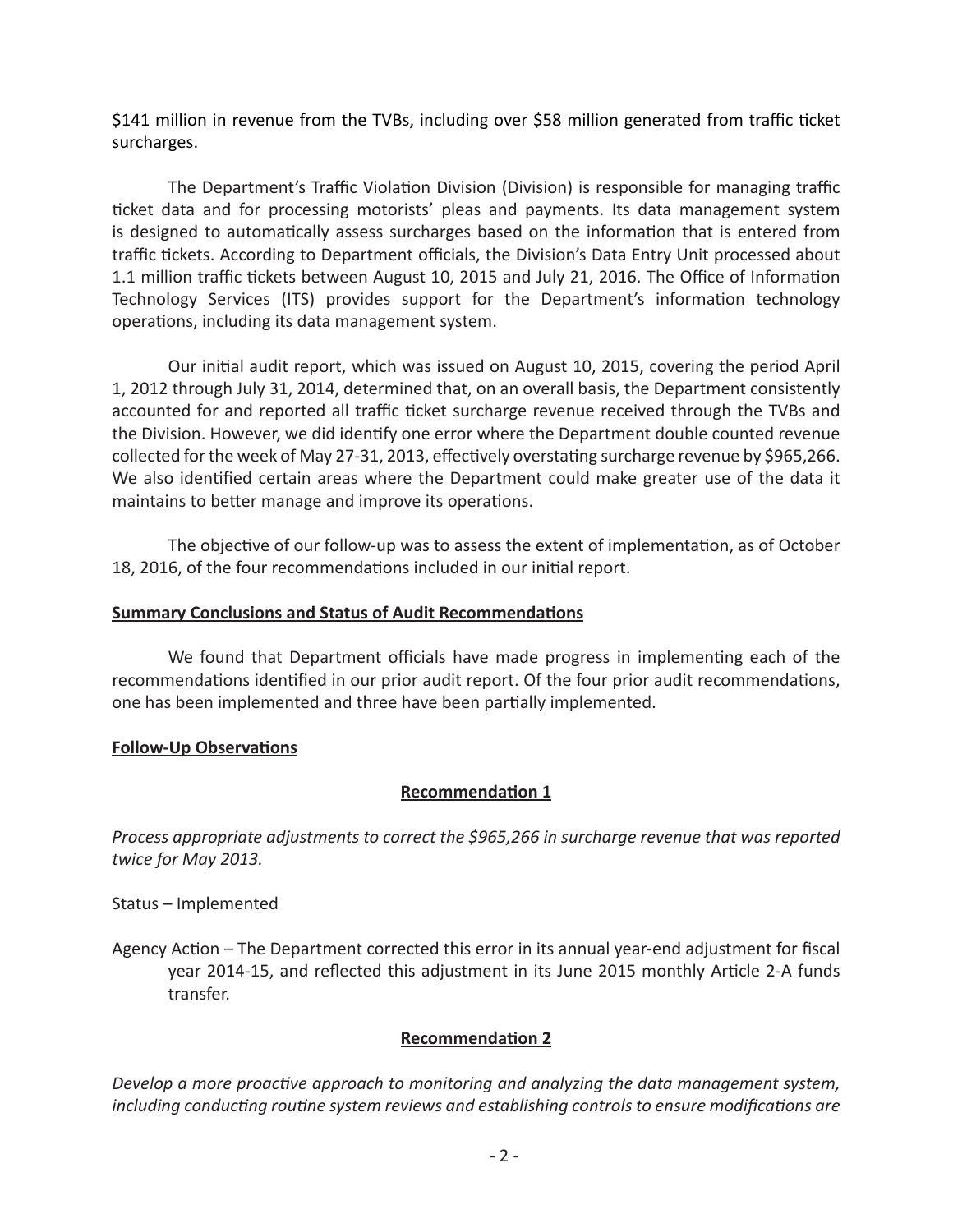*working as intended.*

Status – Partially Implemented

Agency Action – In response to our original audit findings, the Department issued refunds to motorists who were improperly charged and paid surcharges on bicycle tickets. In addition, it established a new method for processing bicycle tickets in an effort to avoid the improper application of surcharges. Further, Department officials stated that their data analysis unit has been providing management with on-demand ad hoc reports and analytical services, as well as daily reports of tickets that require special processing, and have evaluated certain specific aspects of the Administrative Adjudication System. Department officials also indicated they research individual motorists' complaints to identify problems with systems and processes.

While these are all avenues for addressing existing concerns, these approaches are more reactive in nature, focusing on correcting errors with the system rather than regularly analyzing available traffic ticket surcharge data to identify potential errors and other problems with the accountability over traffic ticket surcharges. Officials could not provide evidence to demonstrate this type of proactive monitoring and analysis.

# **Recommendation 3**

*Analyze system and source documentation (e.g., traffic tickets) for traffic stops that resulted in multiple traffic tickets subject to the surcharge cap to identify and correct any instances where motorists were charged an incorrect surcharge.*

- Status Partially Implemented
- Agency Action Department officials followed up on the relevant findings in the initial report and determined the two incidents we identified were too old to seek payment from the ticketed motorists. As a result, officials have not analyzed system and source documentation to identify additional past instances where motorists who received multiple tickets were charged an incorrect surcharge. The Department has worked with ITS to reprogram its system to identify and distinguish motorists who receive multiple tickets from two or more officers on the same day. Specifically, on May 14, 2015, the Department instituted a new procedure that uses data from such tickets (e.g., the traffic ticket violation date, Enforcement Agency number [National Crime Information Center number], the police officer's identification number, and the TVB office) to better identify separate traffic violations by the same motorist on the same day through tickets issued by different officers. Although this program change does not account for motorists who receive multiple tickets from the same officer on the same day, officials believe there is a low risk of such situations occurring. Finally, the Department is also developing a time stamp field for its data system to better identify multiple tickets issued to the same motorist on the same day.